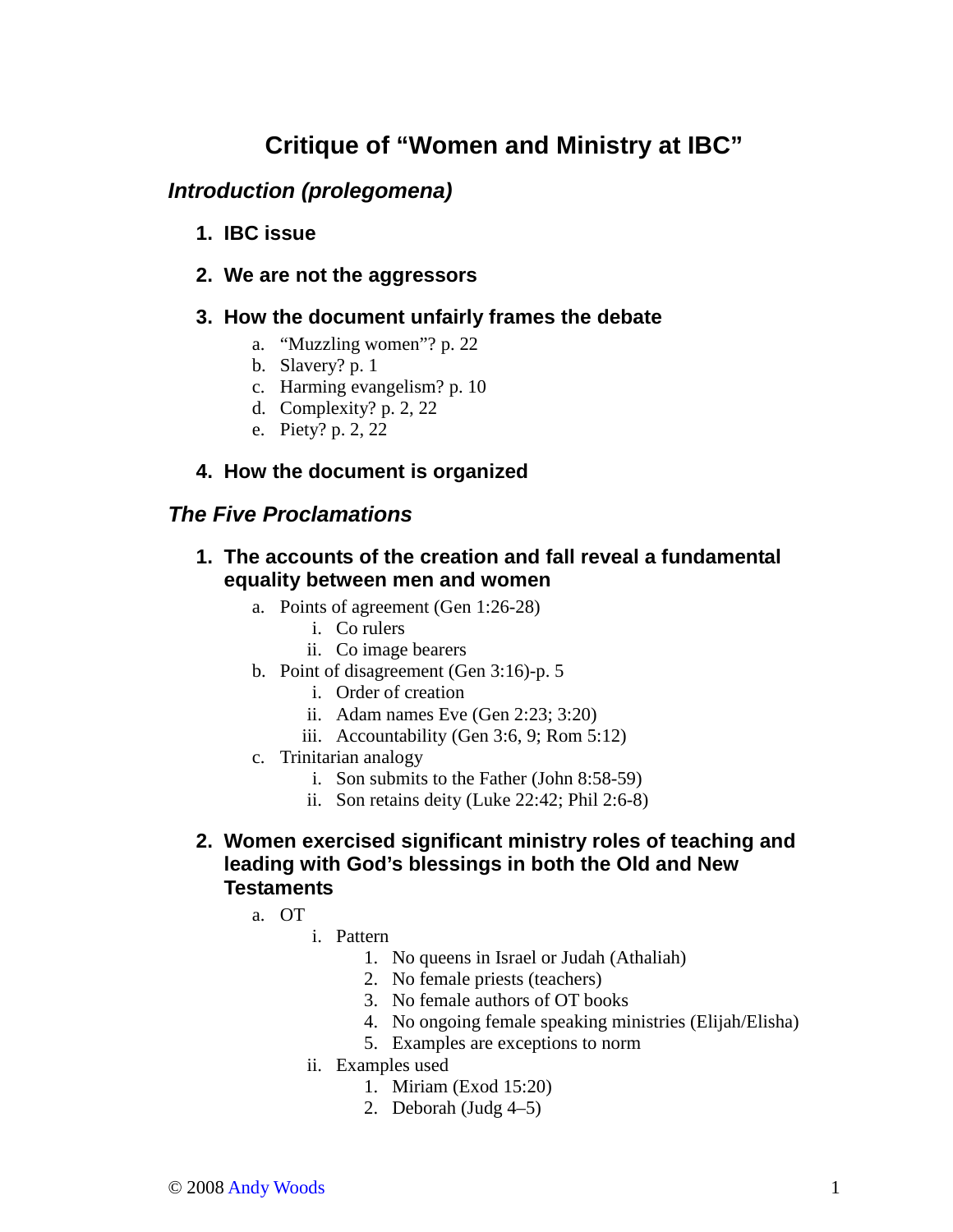- 3. Huldah (2 Kgs 22:14)
- 4. Joel 2:28; Acts 2:17

### b. NT

#### i. Pattern

- 1. No women pastors
- 2. No female congregational leaders
- 3. No female elders (1 Tim 3:1-2; Titus 1:6)
- 4. No female deacons (Acts 6:3; 2 Tim 3:12)
- 5. No record of a female sermon
- 6. No female apostles (Luke 6:12; Eph 2:20; Matt 19:28)
- 7. No female authors of NT books
- 8. Examples are exceptions to norm
- ii. Examples
	- 1. Priscilla (Acts 18:26)
	- 2. Philip's 4 prophetess daughters (Acts 21:9)
	- 3. Junia the Apostle (Rom 16:7)
	- 4. Phoebe the deacon (Rom 16:1)
	- 5. Euodia and Syntyche (Phil 4:2-3)
	- 6. Gal 3:28

#### **3. The progress of revelation indicates an ethic in progress leading to full freedom for women to exercise their giftedness in the local church**

- a. Webb's upward trajectory redemptive hermeneutic
	- i. Description of the upward trajectory
		- 1. Pre OT culture
		- 2. OT
		- 3. Post OT culture
		- 4. NT
		- 5. NT culture
	- ii. Academy into the local church (ideas have consequences)
- b. Problems with Webb's approach (See Grudem appendix 5)
	- i. Not sola scriptura (Rev 22:18-19; Jude 3; 2 Tim 3:17; 2 Pet 1:3)
	- ii. Apostasy
	- iii. Hermeneutical innovativeness can be used to justify any theology
	- iv. Homosexuality
	- v. No upward trajectory
		- 1. Gen 1:26-28
		- 2. Overwhelming pattern throughout church history

#### **4. Key NT passages restricting women's roles (1 Tim 2:11-14) were culturally and historically specific and not universal principles for all times and places**

- a. Selective universalism
	- i. Eden
	- ii. Question of emphasis